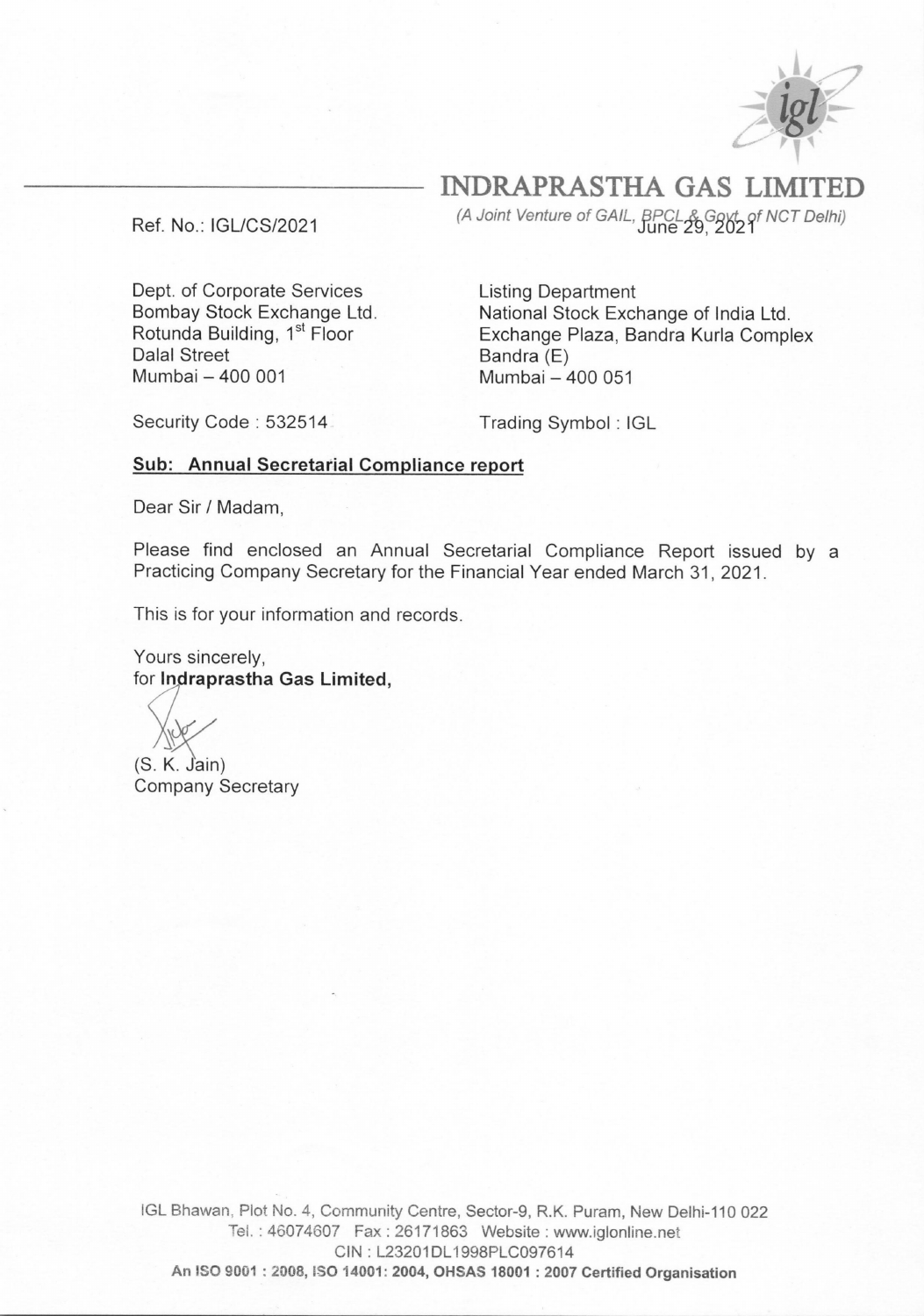## V.K SHARMA & CO.

Company Secretaries B-1902,Ace Aspire, Techzone 4 Greater Noida (West)-201306 Mobile: 9811009592,9818816592 E-Mail: vks\_cosecy@yahoo.com

## ANNUAL SECRETARIAL COMPLIANCE REPORT OF INDRAPRASTHA GAS LIMITED FOR THE YEAR ENDED 31.03.2021

We, **V. K. Sharma & Co. Company Secretaries** have examined:

- (a) all the documents and records made available to us and explanation provided by Indraprastha Gas Limited ("the listed entity"),
- (b) the filings/ submissions made by the listed entity to the stock exchanges,
- (c) website of the listed entity,
- (d) any other document/ filing, as may be relevant, which has been relied upon to make this certification,

for the year ended 31<sup>st</sup> March 2021 ("Review Period") in respect of compliance with the provisions of :

- (a) the Securities and Exchange Board of India Act, 1992 ("SEBI Act") and the Regulations, circulars, guidelines issued thereunder; and
- (b) the Securities Contracts (Regulation) Act, 1956 ("SCRA"), rules made thereunder and the Regulations, circulars, guidelines issued thereunder by the Securities and Exchange Board of India("SEBI");

The specific Regulations, whose provisions and the circulars/ guidelines issued thereunder, have been examined, include:-

- (a) Securities and Exchange Board of India (Listing Obligations and Disclosure Requirements) Regulations,2015;
- (b) Securities and Exchange Board of India (Issue of Capital and Disclosure Requirements) Regulations, 2018; NOT APPLICABLE.
- (c) Securities and Exchange Board of India (Substantial Acquisition of Shares and Takeovers) Regulations,2011;
- (d) Securities and Exchange Board of India (Buyback of Securities) Regulations,2018; NOT APPLICABLE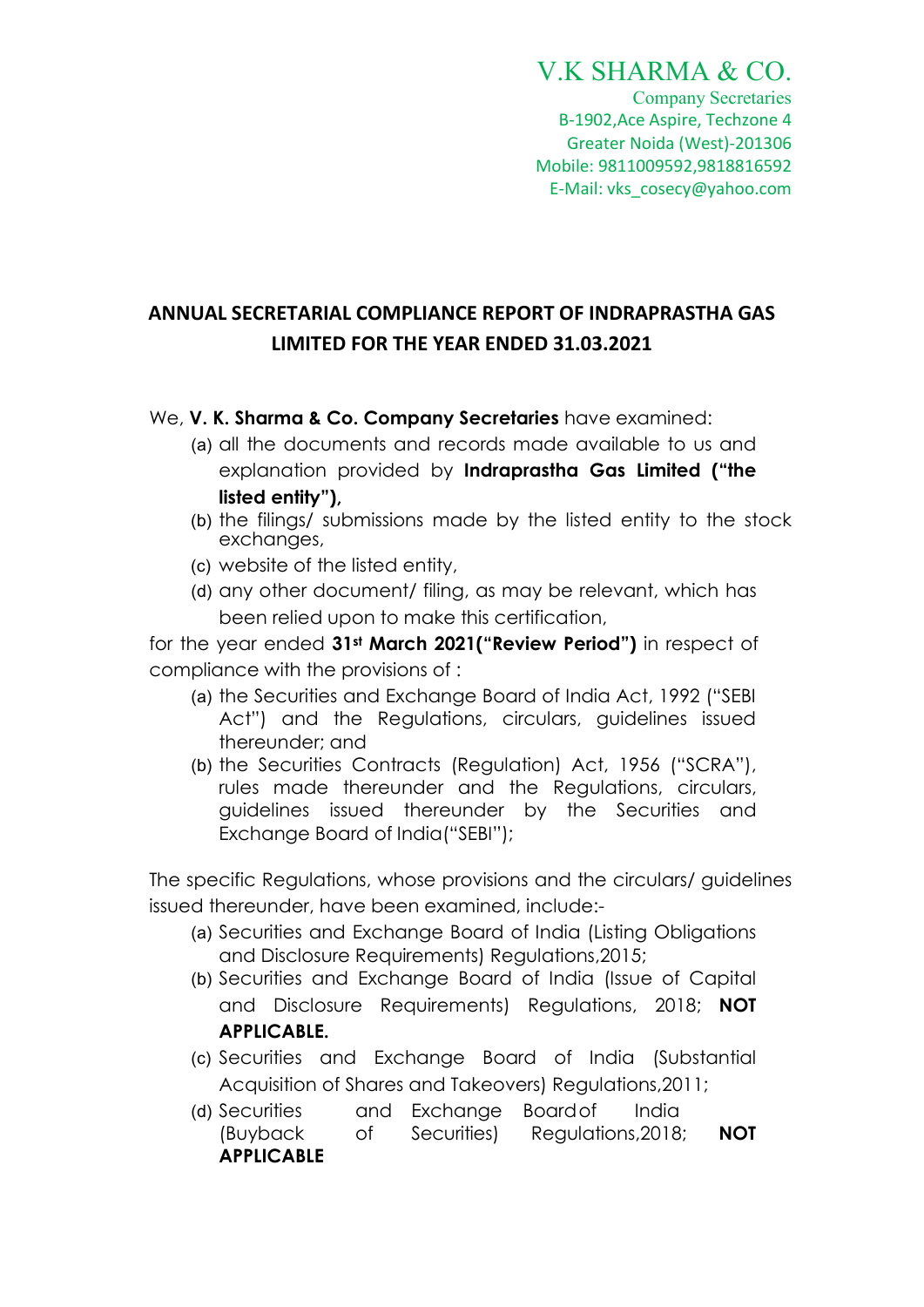- (e) Securities and Exchange Board of India (Share Based Employee Benefits) Regulations,2014; NOT APPLICABLE
- (f) Securities and Exchange Board of India (Issue and Listing of Debt Securities) Regulations,2008;NOT APPLICABLE
- (g) Securities and Exchange Board of India(Issue and Listing of Non- Convertible and Redeemable Preference Shares)Regulations,2013;NOT APPLICABLE
- (h) Securities and Exchange Board of India (Prohibition of Insider Trading) Regulations,2015;
- (i) Securities and Exchange Board of India (Depositories and Participants) Regulations, 2018;

and circulars/ guidelines issued there under;

and based on the above examination, We hereby report that, during the Review Period:

- (a)The listed entity has complied with the provisions of the above Regulations and circulars/ guidelines issued there under:
	- (b)The listed entity has maintained proper records under the provisions of the above Regulations and circulars/ guidelines issued there under insofar as it appears from our examination of those records.
	- (c) The following are the details of actions taken against the listed entity/ its promoters/ directors/ material subsidiaries either by SEBI or by Stock Exchanges (including under the Standard Operating Procedures issued by SEBI through various circulars) under the aforesaid Acts/ Regulations and circulars/ guidelines issued there under:

| Sr.<br>No.                             | bγ | Details of<br>violation | Details of<br>action taken<br>E.g. fines,<br>warning<br>letter,<br>debarment,<br>etc. | Observations<br>/ remarks of<br>the<br>Practicing<br>Company<br>Secretary,<br>if any. |  |  |
|----------------------------------------|----|-------------------------|---------------------------------------------------------------------------------------|---------------------------------------------------------------------------------------|--|--|
| No action taken by SEBI/Stock Exchange |    |                         |                                                                                       |                                                                                       |  |  |